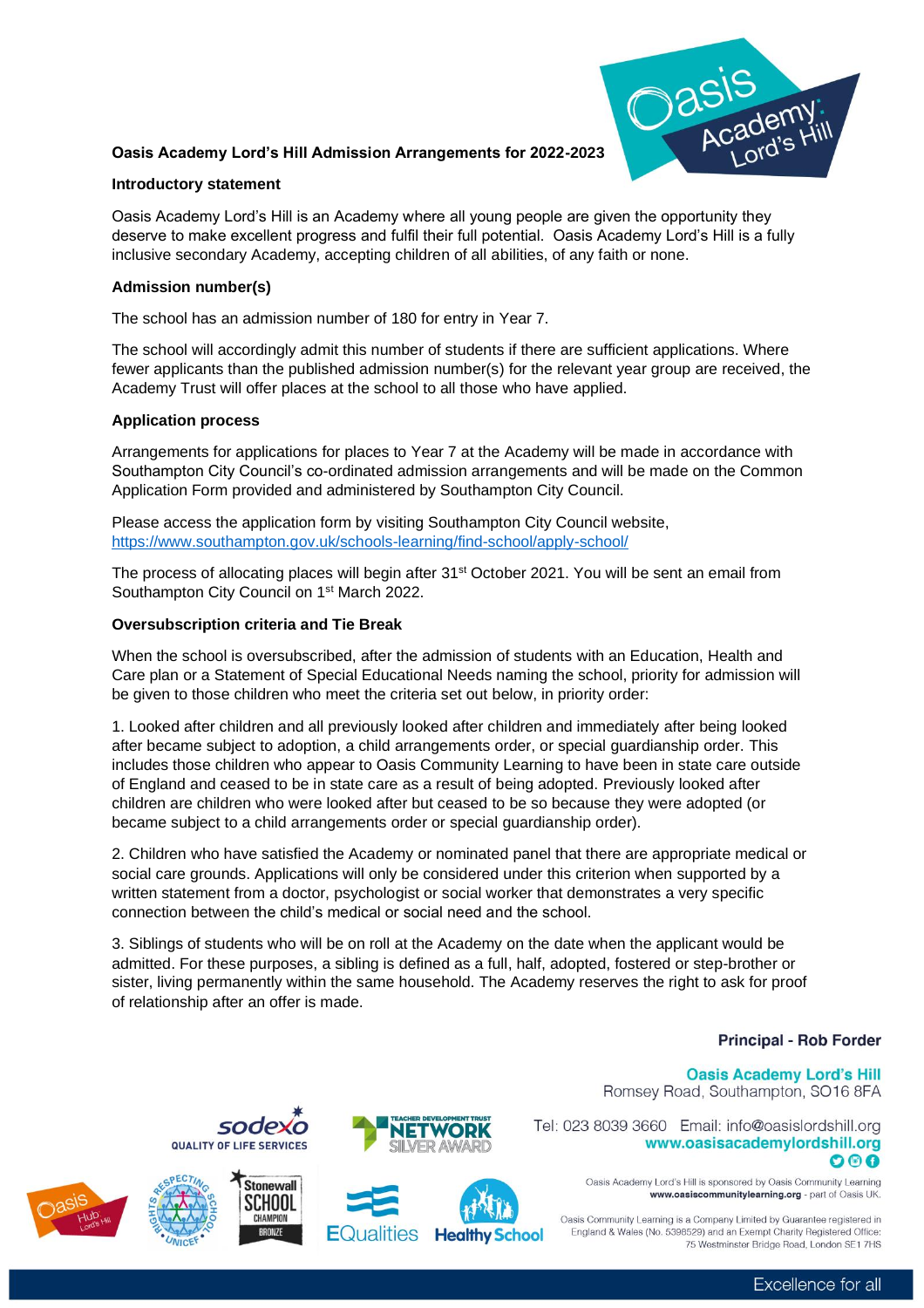4. Admission of students on the basis of proximity to the Academy using straight line measurement from the main entrance of the Academy to the main entrance of the child's home. Places are allocated on a geographical basis to children who live nearest to the Academy. The distance used to determine how close the child lives to the Academy will be the direct line measurement from the front door of the permanent home address to the main entrance to the Academy site. The child's permanent home address is where he or she normally lives and sleeps and goes to school from. Proof of residence – such as a council tax bill or utility bill – can be requested at any time throughout the admissions process. If false or misleading information is used to gain entry to the Academy, the offer of a place may be withdrawn.

If there are more applicants than there are places remaining within a particular category and where there is no difference in distance from home to school for two or more children, random allocation, carried out by a person or persons unconnected with the Academy, will be used to allocate the final available place(s) and to establish priority on the waiting list.

## **Late applications**

All applications received by Southampton City Council after the deadline will be considered to be late applications. Late applications will be considered after those received on time. If, following consideration of all applicants the school is oversubscribed, parents may request that their child is placed on the school's waiting list.

For more information on late applications, please visit Southampton City Council website <https://www.southampton.gov.uk/schools-learning/find-school/apply-school/>

# **Admission of children outside their normal age group**

Parents may request that their child is admitted outside their normal age group. To do so parents should include a request with their application, specifying why admission out of normal year group is being requested, and the year group in which they wish their child to be allocated a place. Before making a decision to educate your child out of normal age group, please ensure you have read the Education Outside Normal Group Guidance, which can be found on Southampton City Council website, [https://www.southampton.gov.uk/schools-learning/find-school/apply-school,](https://www.southampton.gov.uk/schools-learning/find-school/apply-school) under the section Education outside of normal age groups

#### **Please note:**

If your request for education outside normal age group is agreed, this is **not a guarantee of a place at your preferred school**. Your application will be considered along with the other applications made for children in the correct age group for that year, and places will be offered strictly according to the admission criteria for the school. If the school to which you apply is unable to offer a place to a child outside their normal age group, the Local Authority, or any other admission authority, are under no obligation to agree admission to a year group outside the normal age group.

When such a request is made, the Academy Trust will make a decision on the basis of the circumstances of the case and in the best interests of the child concerned, taking into account the views of the Principal and any supporting evidence provided by the parent.

In the first instance, please contact Miss Keri Jenkins, PA to the Principal.

#### **Waiting lists**

Subject to any provisions regarding waiting lists in the LA's co-ordinated admission scheme, the Academy will operate a waiting list. Where in any year the Academy receives more applications for places than there are places available, a waiting list will operate for at least one term after the beginning of the school year (the admission date). This will be maintained by Southampton City Council and it will be open to any parent to ask for his or her child's name to be placed on the waiting list, following an unsuccessful application.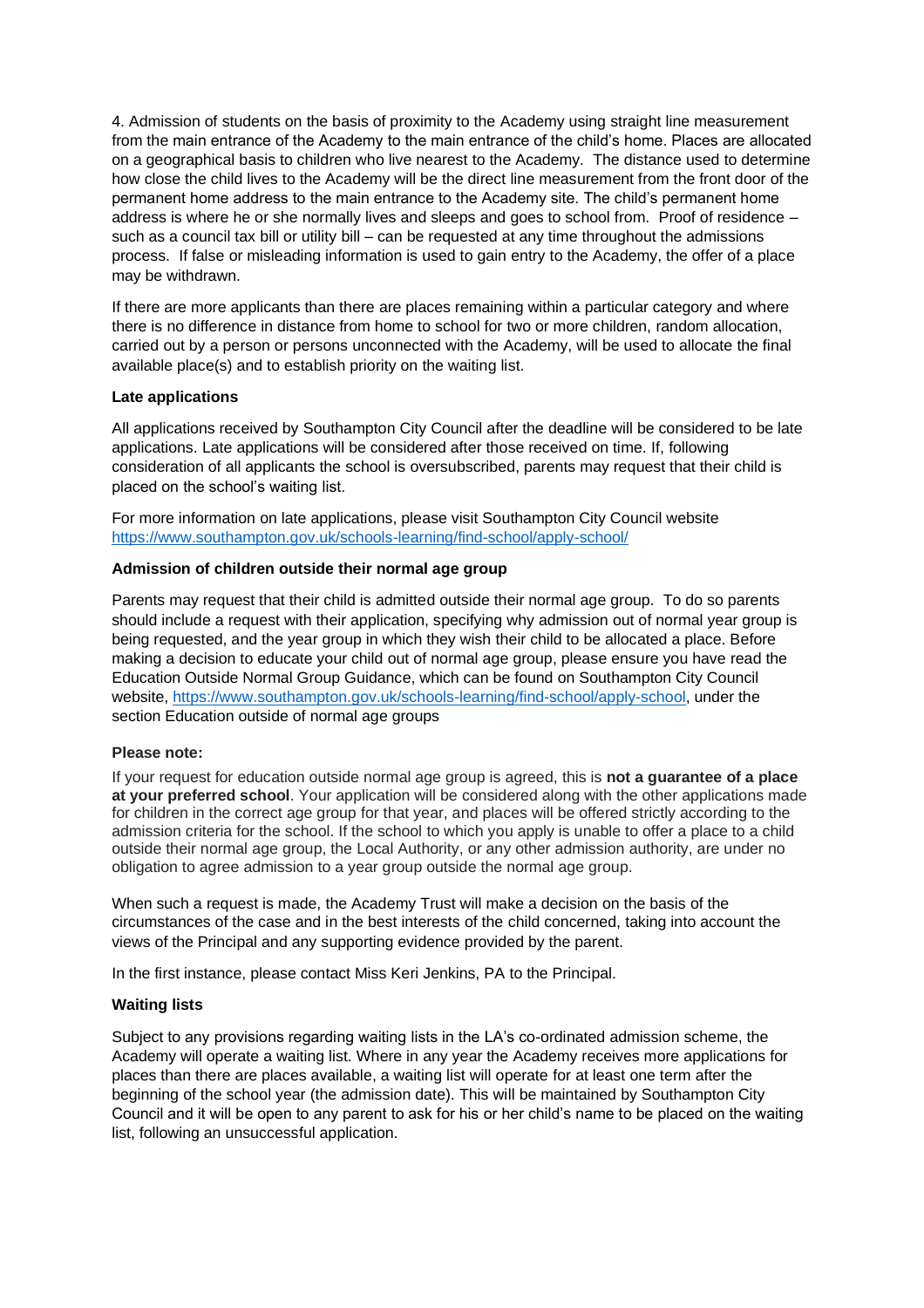Children's position on the waiting list will be determined solely in accordance with the oversubscription criteria.

Where places become vacant they will be allocated to children on the waiting list in accordance with the oversubscription criteria.

The waiting list for Oasis Academy Lord's Hill is held and maintained by Southampton City Council.

For more information on the waiting list, please visit Southampton City Council website <https://www.southampton.gov.uk/schools-learning/find-school/apply-school/>

## **Appeals**

All applicants refused a place have a right of appeal to an independent appeal panel constituted and operated in accordance with the School Admission Appeals Code. Appellants should contact <https://www.southampton.gov.uk/schools-learning> for information on how to appeal and for the timetable for appeals.

Appellants should contact Southampton City Council Admissions team for information on how to appeal.

<https://www.southampton.gov.uk/schools-learning/find-school/apply-school/offered-place/appeals>

## **Who can lodge an appeal?**

Any parent or guardian who has been refused a school place for their child has the right to appeal the decision.

If you are not allocated a place at a preferred school, you have the right to an independent appeal. You can appeal for more than one school.

If you are not offered a place at your first preference school, we will send you appeal guidance with your allocation letter.

For schools using the local authority's services, appeals must be lodged by the dates shown on the local authority appeal timetable. This is published before offers are made. Other schools will have their own arrangements.

# **Are there alternatives to making an appeal?**

Before making a formal appeal, you should consider the alternatives:

# **1. Accept the school place you have been offered**

If you are a Southampton resident, you will have been offered an alternative school place. Accepting this place will guarantee that your child can start school in September, even if no places become available at your preferred school. This will not affect your right to submit an appeal or your child's current position on a waiting list.

# **2. Remain on the waiting list for your preferred schools**

Your child's name will automatically be added to any waiting list where your application has been unsuccessful. When a place becomes available, it will be offered to the child who is at the top of this list at that time. The waiting list is ordered in accordance with each school's admissions policy.

# **3. Apply for an alternative school**

If you wish to apply for a school that was not on your original application, you can do this by [contacting the admissions team.](https://www.southampton.gov.uk/schools-learning/find-school/apply-school/default.aspx)